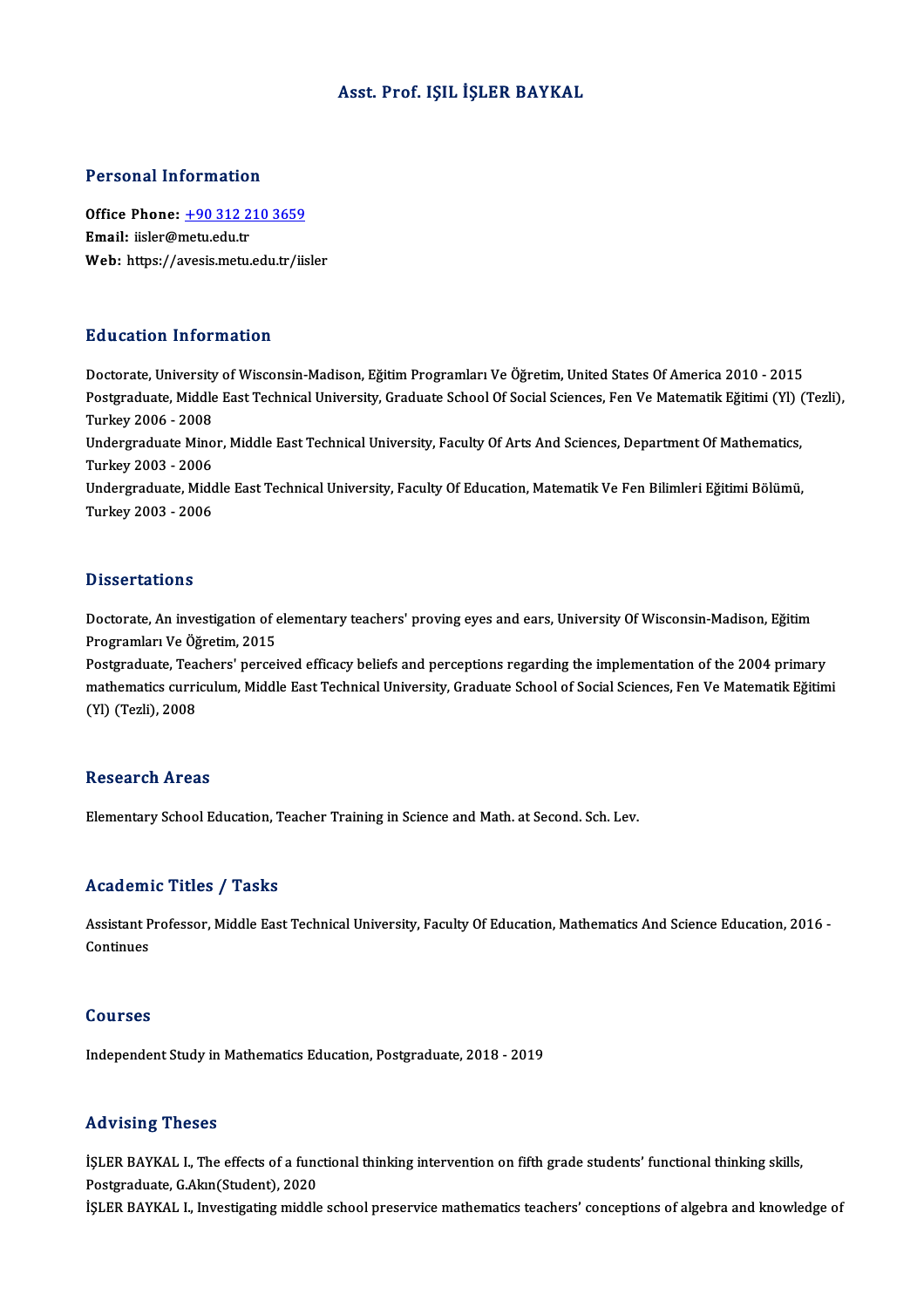task purposes and student thinking, Postgraduate, B.ALAPALA(Student), 2018

## Articles Published in Journals That Entered SCI, SSCI and AHCI Indexes

- The Published in Journals That Entered SCI, SSCI and AHCI Indexes<br>I. Does Early Algebra Matter? The Effectiveness of an Early Algebra Intervention in Grades 3 to 5<br>Rlanton M. Stroud B. Staphens A. Cardinar A. M. Stylianou Blanton M., Stroud A., Stephens A., Gardiner A.M., Stylianou D.A., Knuth E., İŞLER BAYKAL I., Strachota S.<br>Blanton M., Stroud R., Stephens A., Gardiner A.M., Stylianou D.A., Knuth E., İŞLER BAYKAL I., Strachota S.<br>AMERICAN Does Early Algebra Matter? The Effectiveness of an Early Algebra Intervention in Grades 3 to 5<br>Blanton M., Stroud R., Stephens A., Gardiner A. M. , Stylianou D. A. , Knuth E., İŞLER BAYKAL I., Strachota S.<br>AMERICAN EDUCATI Blanton M., Stroud R., Stephens A., Gardiner A. M. , Stylianou D. A. , Knuth E., İŞLER BAYKAL I., Strachota S.<br>AMERICAN EDUCATIONAL RESEARCH JOURNAL, vol.56, no.5, pp.1930-1972, 2019 (Journal Indexed in SSCI)<br>II. Growth in
- AMERICAN EDUCATIONAL RESEARCH JOURNAL, vol.56, no.5, pp.1930-1972, 2019 (Journal Indexed in SSCI)<br>Growth in children's understanding of generalizing and representing mathematical structure an<br>relationships<br>Blanton M., İSLE Growth in children's understanding of generalizing and representin<br>relationships<br>Blanton M., İŞLER BAYKAL I., Stroud R., Stephens A., Knuth E., Gardiner A. M.<br>EDUCATIONAL STUDIES IN MATHEMATICS, vol.192, po.2, pp.192,219,2

EDUCATIONAL STUDIES INMATHEMATICS,vol.102,no.2,pp.193-219,2019 (Journal Indexed inSSCI) III. Implementing a Framework for Early Algebra

- EDUCATIONAL STUDIES IN MATHEMATICS, vol.102, no.2, pp.193-219, 2019 (Journal Indexed in SSCI)<br>I<mark>mplementing a Framework for Early Algebra</mark><br>Blanton M., Brizuela B. M. , Stephens A., Knuth E., Isler I., Gardiner A. M. , Stro I<mark>mplementing a Framework for Early Algebra</mark><br>Blanton M., Brizuela B. M. , Stephens A., Knuth E., Isler I., Gardiner A. M. , Stroud R., Fonger N. L. , Stylianou D.<br>TEACHING AND LEARNING ALGEBRAIC THINKING WITH 5- TO 12-YEAR Blanton M., Brizuela B. M. , Stephens A., Knuth E., Isler I., Gardiner A. M. , Stroud R., Fonger N<br>TEACHING AND LEARNING ALGEBRAIC THINKING WITH 5- TO 12-YEAR-OLDS: THE GLOBA<br>EMERGING FIELD OF RESEARCH AND PRACTICE, pp.27-TEACHING AND LEARNING ALGEBRAIC THINKING WITH 5- TO 12-YEAR-OLDS: THE GLOBAL EVOLUTION OF AN EMERGING FIELD OF RESEARCH AND PRACTICE, pp.27-49, 2018 (Journal Indexed in SSCI)<br>IV. Developing a Learning Progression for Curri
- EMERGING FIELD OF RESEARCH<br>Developing a Learning Progress<br>from Mathematics Education Developing a Learning Progression for Curriculum, Instruction, and<br>from Mathematics Education<br>Fonger N. L. , Stephens A., Blanton M., İşler Baykal I., Knuth E., Gardiner A. M.<br>COCNITION AND INSTRUCTION vol 36 np 30 55 3018

from Mathematics Education<br>Fonger N. L. , Stephens A., Blanton M., İşler Baykal I., Knuth E., Gardiner A. M.<br>COGNITION AND INSTRUCTION, vol.36, pp.30-55, 2018 (Journal Indexed in SSCI)

- V. A Learning Progression for Elementary Students' Functional Thinking Stephens A.C., Fonger N., Strachota S., İŞLER BAYKAL I., Blanton M., Knuth E., Gardiner A.M. MATHEMATICAL THINKINGANDLEARNING,vol.19,no.3,pp.143-166,2017 (Journal Indexed inSSCI) Stephens A. C. , Fonger N., Strachota S., İŞLER BAYKAL I., Blanton M., Knuth E., Gardiner A. M.<br>MATHEMATICAL THINKING AND LEARNING, vol.19, no.3, pp.143-166, 2017 (Journal Indexed in SSCI)<br>VI. The Development of Children s
- MATHEMATICAL THINKING ANI<br>The Development of Childre<br>Intervention in Third Grade<br>Platton M. Stanbons A. Knuth E Intervention in Third Grade<br>Blanton M., Stephens A., Knuth E., Gardiner A., İşler I., Kim J.

Journal For Research In Mathematics Education, vol.46, pp.39-87, 2015 (Journal Indexed in SSCI)

### Articles Published in Other Journals

- rticles Published in Other Journals<br>I. Middle School Pre-Service Mathematics Teachers' Opinions related to Mathematics Education for<br>Sustainability Sustainability<br>Sustainability<br>SEMIZ G. K. List Middle School Pre-Service<br>Sustainability<br>SEMİZ G. K. , İŞLER BAYKAL I.<br>EURASIAN JOURNAL OE EDUC Sustainability<br>SEMİZ G. K. , İŞLER BAYKAL I.<br>EURASIAN JOURNAL OF EDUCATIONAL RESEARCH, no.89, pp.111-136, 2020 (Journal Indexed in ESCI)
- II. Just Say Yes to Early Algebra EURASIAN JOURNAL OF EDUCATIONAL RESEARCH, no.89, pp.1<br>Just Say Yes to Early Algebra<br>Stephens A., Blanton M., Knuth E., İŞLER I., Murphy Gardiner A.<br>Teaching Children Mathematics, vol.22, no.2, np.92, 2015 (Refe Teaching Children Mathematics, vol.22, no.2, pp.92, 2015 (Refereed Journals of Other Institutions)<br>III. The String Task Not Just for High School Stephens A., Blanton M., Knuth E., İŞLER I., Mul<br>Teaching Children Mathematics, vol.22, no.2, p<br>III. The String Task Not Just for High School<br>ISLER J. Marum T. Staphens A. Blanton M. Kn
- İŞLER I., Marum T., Stephens A., Blanton M., Knuth E., Murphy Gardiner A. The String Task Not Just for High School<br>İŞLER I., Marum T., Stephens A., Blanton M., Knuth E., Murphy Gardiner A.<br>Teaching Children Mathematics, vol.21, no.5, pp.282-292, 2015 (Refereed Journals of Other Institutions)<br>Fau ISLER I., Marum T., Stephens A., Blanton M., Knuth E., Murphy Gardiner A.<br>Teaching Children Mathematics, vol.21, no.5, pp.282-292, 2015 (Refereed Journals of Other Institutions)<br>IV. Equation structure and the meaning of th
- Teaching Children Mathematics, vol.21, no.<br>Equation structure and the meaning of<br>elementary students' understandings<br>Stanbong A.C., Knuth E.L., Planton M.L., L Equation structure and the meaning of the equal sign: The impact<br>elementary students' understandings<br>Stephens A. C. , Knuth E. J. , Blanton M. L. , Isler I., Gardiner A. M. , Marum T.<br>JOURNAL OF MATHEMATICAL REHAVIOR, vol. elementary students' understandings<br>Stephens A. C. , Knuth E. J. , Blanton M. L. , Isler I., Gardiner A. M. , Marum T.<br>JOURNAL OF MATHEMATICAL BEHAVIOR, vol.32, no.2, pp.173-182, 2013 (Journal Indexed in ESCI)

### Books&Book Chapters

ooks & Book Chapters<br>I. İspat Etkinlikleri ve Sınıf İçi Uygulamaları<br>Özgür Z. İslan Baykal I. Doğan M. E to di Doon Gnapeere<br>İspat Etkinlikleri ve Sınıf İçi Uy<sub>{</sub><br>Özgür Z., Işler Baykal I., Doğan M. F.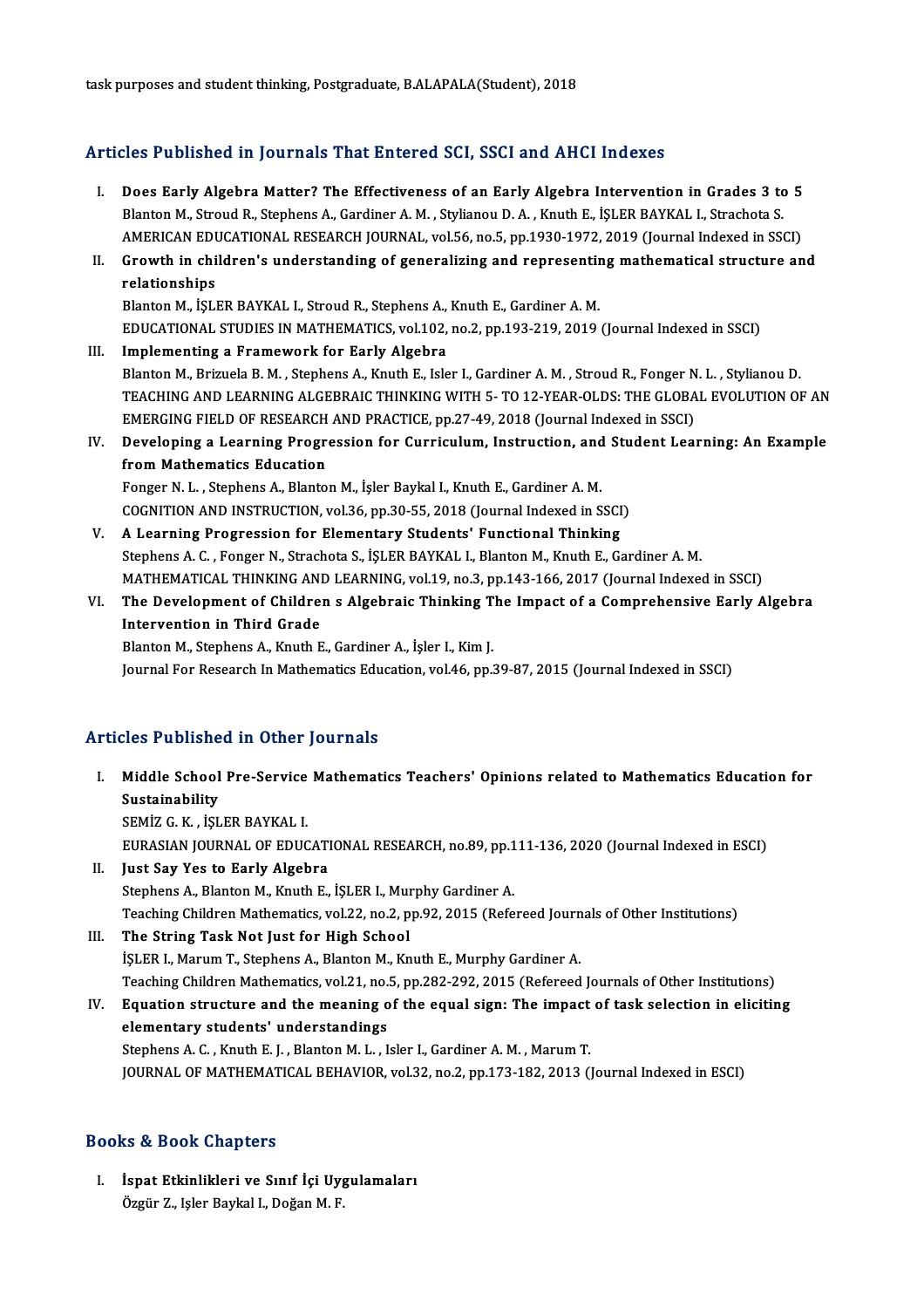in: Matematik Eğitiminde Etkinlikler Ve Uygulamaları, Yüksel DEDE,Muhammed Fatih DOĞAN,Fatma ASLAN-TUTAK,<br>Editer Besem A Yaunglik, Ankana, pp.415,429,2020 in: Matematik Eğitiminde Etkinlikler Ve Uygulamaları, 1<br>Editor, Pegem A Yayıncılık, Ankara, pp.415-438, 2020<br>İlkolmlda sehin öğretimi in: Matematik Eğitiminde Etl<br>Editor, Pegem A Yayıncılık, *İ*<br>II. İlkokulda cebir öğretimi Editor, Pegem<br>İlkokulda ce<br>İşler Baykal I.<br>in İlkokul Met

II. İlkokulda cebir öğretimi<br>İşler Baykal I.<br>in: İlkokul Matematik Öğretimi, Kamuran Tarım,Güney Hacıömeroğlu, Editor, Anı Yayıncılık, Ankara, pp.245-261,<br>2019 İşler E<br>in: İlka<br>2019<br>İlkala in: İlkokul Matematik Öğretir<br>2019<br>III. İlkokulda Cebir Öğretimi<br>İSLEP PAYKAL L

# 2019<br>İlkokulda Cebir<br>İŞLER BAYKAL I.<br>in: Matematik Öğ

İlkokulda Cebir Öğretimi<br>İŞLER BAYKAL I.<br>in: Matematik Öğretiminin Temelleri İlkokul, Kamuran Tarım, Güney Hacıömeroğlu, Editor, Anı Yayıncılık, Ankara, İŞLER BAYKAL I.<br>in: Matematik Öğre<br>pp.245-261, 2019<br>Implementing e.l

# pp.245-261, 2019<br>IV. Implementing a Framework for Early Algebra

Blanton M., Brizuela B., Stephens A., Knuth E., İsler Baykal I., Gardiner A. M., Stroud R., Fonger N., Stylianou D. in: Teaching and Learning Algebraic Thinkingwith 5- to 12-Year-Olds, ICME-13 Monographs, C. Kieran, Editor, Springer, London/Berlin, Zug, pp.27-49, 2018

## Refereed Congress / Symposium Publications in Proceedings

- efereed Congress / Symposium Publications in Proceedings<br>I. Bir Erken Cebir Uygulamasının Üçüncü Sınıf Öğrencilerin Fonksiyonel Düşünme Becerilerine Etkisi<br>Östürk N. Cüzeller C. Sevah İ. İslamBaykal I. Fööd Göngröss 7 by mpostam 1 asik<br>Bir Erken Cebir Uygulamasının Üçüncü<br>Öztürk N., Güzeller G., Saygılı İ., İşler Baykal I.<br>FIERCONCRESS 2020, Eskisebir Turkey 10 Bir Erken Cebir Uygulamasının Üçüncü Sınıf Öğrencilerin Fonksiyonel<br>Öztürk N., Güzeller G., Saygılı İ., İşler Baykal I.<br>EJERCONGRESS 2020, Eskişehir, Turkey, 10 - 13 September 2020, pp.591-600<br>Üçüncü, Dördüncü ve Besinci S Öztürk N., Güzeller G., Saygılı İ., İşler Baykal I.<br>EJERCONGRESS 2020, Eskişehir, Turkey, 10 - 13 September 2020, pp.591-600<br>II. Üçüncü, Dördüncü ve Beşinci Sınıf Öğrencilerinin Eşit İşaretine Yönelik Algıları
- İşler Baykal I., Öztürk N., Yıldızel İ., Güzeller G. <mark>Üçüncü, Dördüncü ve Beşinci Sınıf Öğrencilerinin Eşit İşaretine Yönelik Algıları</mark><br>İşler Baykal I., Öztürk N., Yıldızel İ., Güzeller G.<br>4. Uluslararası Türk Bilgisayar ve Matematik Eğitimi Sempozyumu, İzmir, Turkey, 26 - 2 İşler Baykal I., ()<br>4. Uluslararası<br>pp.1172-1178<br>The Effects O 4. Uluslararası Türk Bilgisayar ve Matematik Eğitimi Sempozyumu, İzmir, Turkey, 26 - 28 September 2019,<br>pp.1172-1178<br>III. The Effects Of Problem Solving Strategies On 5Th Grade Students' Problem Solving Achievement<br>Kanar Ö

# pp.1172-1178<br>**The Effects Of Proble<br>Kanar Ö., İşler Baykal I.<br>4. Hluslananası Türk Bile** The Effects Of Problem Solving Strategies On 5Th Grade Students' Problem Solving Achievement<br>Kanar Ö., İşler Baykal I.<br>4. Uluslararası Türk Bilgisayar ve Matematik Eğitimi Sempozyumu, İzmir, Turkey, 26 - 28 September 2019,

Kanar Ö., İşler Baykal I.<br>4. Uluslararası Türk Bilgisayar ve Matematik Eğitimi Sempozyumu, İzmir, Turkey, 26 - 28 September 2019, pp.665-<br>667 4. Uluslararası Türk Bilgisayar ve Matematik Eğitimi Sempozyumu, İzmir, Turk<br>667<br>IV. Teachers' Conceptions of Algebra and Knowledge of Task Purposes

667<br>Teachers' Conception:<br>Alapala B., İşler Baykal I.<br>Eleventh Congress of the Teachers' Conceptions of Algebra and Knowledge of Task Purposes<br>Alapala B., İşler Baykal I.<br>Eleventh Congress of the European Society for Research in Mathematics Education, Utrecht, Netherlands, 6 - 11<br>Echnuary 2010, np.52 Alapala B., İşler Baykal I.<br>Eleventh Congress of the Eur<br>February 2019, pp.532-533<br>Elementary nre-convise m February 2019, pp.532-533

# V. Elementary pre-service mathematics teachers' conceptions of algebra<br>Alapala B., İşler Baykal I. Elementary pre-service mathematics teachers' conceptions of algebra<br>Alapala B., İşler Baykal I.<br>Proceedings of the 42nd Conference of the International Group for the Psychology of Mathematics Education,<br>Umea Sundan 3, .09

Alapala B., İşler Baykal I.<br>Proceedings of the 42nd Conference of the<br>Umea, Sweden, 3 - 08 July 2018, vol.5, pp.6<br>Uköğretim Matematik Öğretman Adaylı Proceedings of the 42nd Conference of the International Group for the Psychology of Mathematics Educa<br>Umea, Sweden, 3 - 08 July 2018, vol.5, pp.6<br>VI. İlköğretim Matematik Öğretmen Adaylarının Sürdürülebilirlik için Matemat

# Umea, Sweden, 3 - 08 July 2018, vol.5, pp.6<br>İlköğretim Matematik Öğretmen Adayl<br>Görüşleri<br>Karaarslan Semiz G., İşler Baykal I. VI. İlköğretim Matematik Öğretmen Adaylarının Sürdürülebilirlik için Matematik Eğitimi Üzerine

EJER,Antalya,Turkey,2 -05May2018,pp.1116-1117

## VII. Fostering Generalizations: a classroom discourse analysis

EJER, Antalya, Turkey, 2 - 05 May 2018, pp.1116-1117<br>Fostering Generalizations: a classroom discourse analysis<br>Prough S., Strachota S., Veltri R., İŞLER I., Blanton M., Gardiner A. M. , Knuth E., Stephens A.<br>20th annual me 39th annual meeting of the North American Chapter of the International Group for the Psychology of Mathematics Prough S., Strachota S., Veltri R., İŞLER I., Blanton M., Gardiner A. M. , Knuth E., Steph<br>39th annual meeting of the North American Chapter of the International Group for<br>(PMENA), Indianapolis, United States Of America, 5 (PMENA), Indianapolis, United States Of America, 5 - 08 October 2017, pp.287-290

## VIII. The interplay between students' understandings of proportional and functional relationships<br>Stephens A., Strachota S., Knuth E., Blanton M., IŞLER I., Gardiner A. M. 39th annual meeting of the North American Chapter of the International Group for the Psychology of Mathematics (PMENA), Indianapolis, United States Of America, 5 - 08 October 2017, pp.251-258

39th annual meeting of the North American Chapter of the International Group for the Psychology of Mathematic<br>(PMENA), Indianapolis, United States Of America, 5 - 08 October 2017, pp.251-258<br>IX. Matematik performansında 4. (PMENA), Indianapolis, United States Of An<br>Matematik performansında 4. sınıftan<br>bilişsel derinlik açısından incelenmesi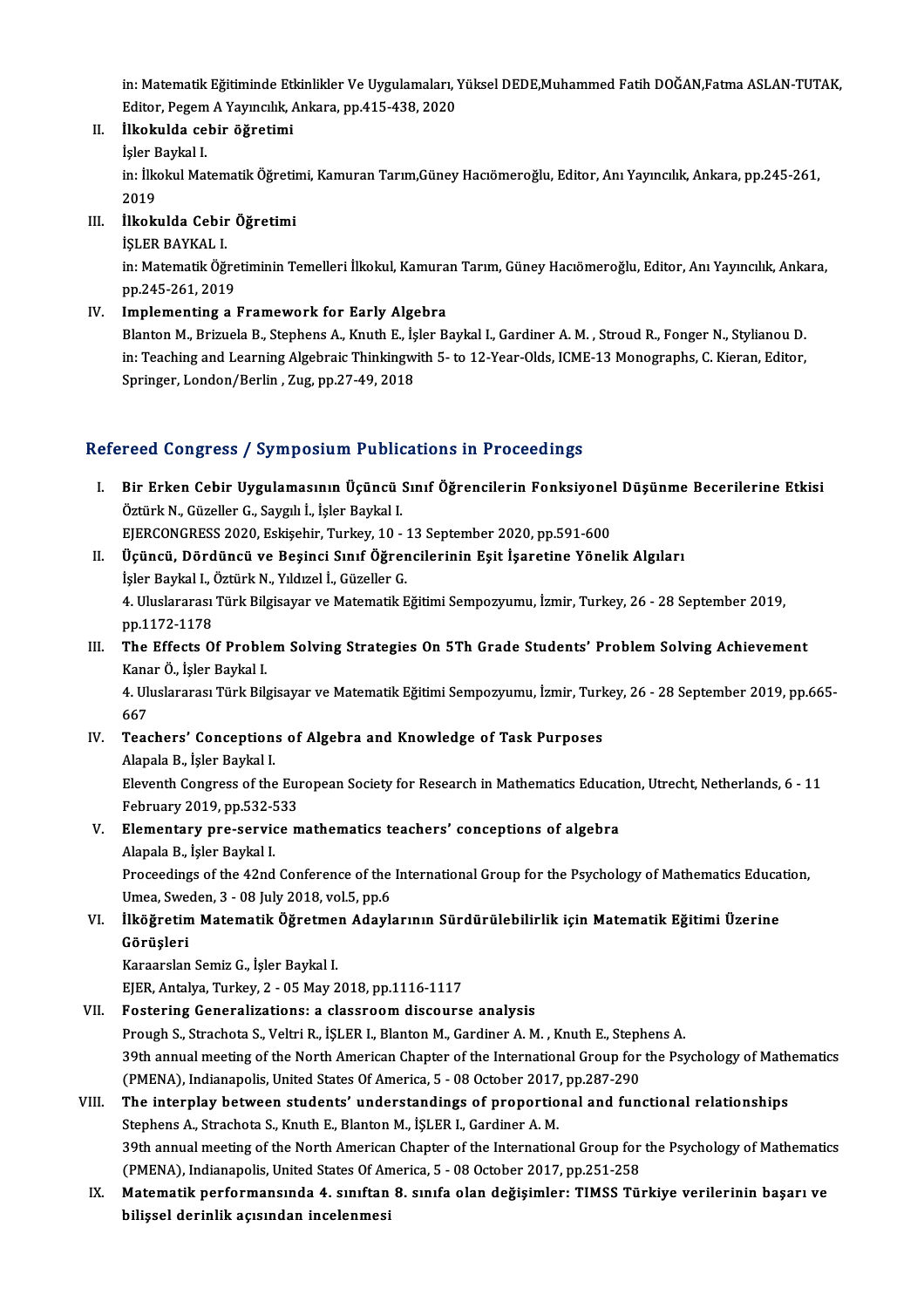ÇELİKDEMİR K., KAPLAN CAN G., İŞLER BAYKAL I., ÇAKIROĞLU E. ÇELİKDEMİR K., KAPLAN CAN G., İŞLER BAYKAL I., ÇAKIROĞLU E.<br>3. Türk Bilgisayar ve Matematik Eğitimi Sempozyumu, Turkey, 17 - 19 May 2017<br>Crada 6 studenta' abilitisa ta rennesent funstianal relationshins X. Grade 6 students' abilities to represent functional relationships 3. Türk Bilgisayar ve Matematik Eğitimi Sempozyumu, Turkey, 17 - 19 May 20<br>Grade 6 students' abilities to represent functional relationships<br>Isler I., Strachota S., Stephens A., Fonger N., Blanton M., Gardiner A., Knuth E. 10th Congress of the European-Society-for-Research-in-Mathematics-Education (CERME), Dublin, Ireland, 1 - 05<br>February 2017, pp.432-439 Isler I., Strachota S., Stephens A., Fonger N., Blanton M., Gardiner A., Knuth E. 10th Congress of the European-Society-for-Research-in-Mathematics-Education (CEI<br>February 2017, pp.432-439<br>XI. Tracing mathematics-related belief change in teacher education programs<br>Heser C. John J February 2017,<br>Tracing mathe<br>Haser C., Isler I.<br>10th Congress 6 Haser C., Isler I.<br>10th Congress of the European-Society-for-Research-in-Mathematics-Education (CERME), Dublin, Ireland, 1 - 05 February2017,pp.1106-1113 XII. Analyzing generalizations through discourse Strachota S., İŞLER I., Fonger N., Blanton M., Gardiner A.M. Analyzing generalizations through discourse<br>Strachota S., İŞLER I., Fonger N., Blanton M., Gardiner A. M.<br>38th annual meeting of the North American Chapter of the International Group for the Psychology of Mathematics<br>Educa Strachota S., İŞLER I., Fonger N., Bl.<br>38th annual meeting of the North .<br>Education, 3 - 06 November 2016 38th annual meeting of the North American Chapter of the International Group for the Psychology of Mathem<br>Education, 3 - 06 November 2016<br>XIII. A longitudinal study of elementary students use of variable notation to repres Education, 3 - 06 November 2016<br>
A longitudinal study of elementary students use<br>
generalizations<br>
Blanton M., Gardiner A., İŞLER I., Stephens A., Knuth E. A longitudinal study of elementary students use<br>generalizations<br>Blanton M., Gardiner A., İŞLER I., Stephens A., Knuth E.<br>Annuel Meeting of the American Education Bessensh A Annual Meeting of the American Education Research Association, 8 - 12 April 2016 Blanton M., Gardiner A., İŞLER I., Stephens A., Knuth E.<br>Annual Meeting of the American Education Research Association, 8<br>XIV. Arithmetic Properties as a Route into Algebraic Reasoning<br>Streshets S. İSLER L. Kang H. Annual Meeting of the Americ<br>Arithmetic Properties as a<br>Strachota S., İŞLER I., Kang H.<br><sup>27th</sup> Annual Meeting of the N Arithmetic Properties as a Route into Algebraic Reasoning<br>Strachota S., İŞLER I., Kang H.<br>37th Annual Meeting of the North American Chapter of the International Group for the Psychology of Mathematics<br>Education 5, .08 Nove Strachota S., İŞLER I., Kang H.<br>37th Annual Meeting of the North America<br>Education, 5 - 08 November 2015, pp.263<br>A samnarisan of alamentary and mide 37th Annual Meeting of the North American Chapter of the International Group for the I<br>Education, 5 - 08 November 2015, pp.263<br>XV. A comparison of elementary and middle grades students algebraic reasoning<br>is EP L Planton M Education, 5 - 08 November 2015, pp.263<br>A comparison of elementary and middle grades students algebrary<br>İŞLER I., Blanton M., Murphy Gardiner A., Knuth E., Stephens A., Kang H.<br>Joint Mesting of PME 29 and PME NA 26, 15 - 2 A comparison of elementary and middle grades students algebra<br>İŞLER I., Blanton M., Murphy Gardiner A., Knuth E., Stephens A., Kang H.<br>Joint Meeting of PME 38 and PME-NA 36, 15 - 20 July 2014, vol.6, pp.110<br>Third graders g iŞLER I., Blanton M., Murphy Gardiner A., Knuth E., Stephens A., Kang H.<br>Joint Meeting of PME 38 and PME-NA 36, 15 - 20 July 2014, vol.6, pp.110<br>XVI. Third graders generalizations about even numbers and odd numbers The **Joint Meeting c<br>Third grader<br>intervention<br>ist EP L Stanh** Third graders generalizations about even numbers and<br>intervention<br>İŞLER I., Stephens A., Murphy Gardiner A., Knuth E., Blanton M.<br>25th annual meeting of the North American Chapter of the Inte intervention<br>İŞLER I., Stephens A., Murphy Gardiner A., Knuth E., Blanton M.<br>35th annual meeting of the North American Chapter of the International Group for the Psychology of Mathematics<br>Education 14, 17 November 2013, pp ISLER I., Stephens A., Murphy Gardiner A., Knuth<br>35th annual meeting of the North American Chap<br>Education, 14 - 17 November 2013, pp.140-143<br>Preservise teachers consentions of alsohre 35th annual meeting of the North American Chapter of the International Group for the Psy<br>Education, 14 - 17 November 2013, pp.140-143<br>XVII. Preservice teachers conceptions of algebra and knowledge of student thinking<br>ist E Education, 14 - 17 November 2013, pp.140-143<br>Preservice teachers conceptions of algebra and knowledge of student thinking<br>İŞLER I., Knuth E. Preservice teachers conceptions of algebra and knowledge of student thinking<br>İŞLER I., Knuth E.<br>37th Conference of the International Group for the Psychology of Mathematics Education, 28 July - 02 August<br>2013. vel 5. pp.77 i\$LER I., Knuth E.<br>37th Conference o<br>2013, vol.5, pp.77<br>Eourth suede str 37th Conference of the International Group for the Psychology of Mathematics Educatio<br>2013, vol.5, pp.77<br>XVIII. Fourth grade students abilities to write algebraic expressions and equations<br><sup>isl ED J</sup>. Morum T. Staphors A. 2013, vol.5, pp.77<br>**Fourth grade students abili**<br>İŞLER I., Marum T., Stephens A.<br>National Council of Teachens at Fourth grade students abilities to write algebraic expressions and equation<br>ISLER I., Marum T., Stephens A.<br>National Council of Teachers of Mathematics Research Presession, 15 - 17 April 2013<br>From requisive pattern to corr i\$LER I., Marum T., Stephens A.<br>National Council of Teachers of Mathematics Research Presession, 15 - 17 April 2013<br>XIX. From recursive pattern to correspondence rule Developing students abilities to engage in function National<br>From red<br>thinking<br>Stopbons From recursive pattern to correspondence rule Developing stud<br>thinking<br>Stephens A., İŞLER I., Marum T., Blanton M., Knuth E., Murphy Gardiner A.<br>Thirty Fourth Annual Meetinge the Nerth American Chapter of the Intern thinking<br>Stephens A., İŞLER I., Marum T., Blanton M., Knuth E., Murphy Gardiner A.<br>Thirty-Fourth Annual Meetingof the North American Chapter of the International Group for the Psychology of<br>Mathematics Education 1 - 04 Nov Stephens A., İŞLER I., Marum T., Blanton M., Knuth E., Murphy<br>Thirty-Fourth Annual Meetingof the North American Chapter<br>Mathematics Education, 1 - 04 November 2012, pp.821-828<br>Alisning early alsohra learning progressions a Thirty-Fourth Annual Meetingof the North American Chapter of the International Groum<br>Mathematics Education, 1 - 04 November 2012, pp.821-828<br>XX. Aligning early algebra learning progressions and assessments in grades 3 8<br>St Mathematics Education, 1 - 04 November 2012, pp.821-828<br>Aligning early algebra learning progressions and assessments in<br>Stephens A., Blanton M., Knuth E., Murphy Gardiner A., Marum T., İŞLER I.<br>National Council of Teachars Aligning early algebra learning progressions and assessments in grades 3 8<br>Stephens A., Blanton M., Knuth E., Murphy Gardiner A., Marum T., İŞLER I.<br>National Council of Teachers of Mathematics Research Presession, 23 - 25 Stephens A., Blanton M., Knuth E., Murphy Gardiner A., Marum T., İŞLER I.<br>National Council of Teachers of Mathematics Research Presession, 23 - 25 April 2012<br>XXI. Elementary students recognition of algebraic structure Not National Council of Teachers of Mathematics Research Presession, 23 - 25 April 2012<br>Elementary students recognition of algebraic structure Not all tasks are cre<br>İŞLER I., Stephens A., Maria B., Knuth E., Marum T., Gardiner Elementary students recognition of algebraic structure Not all tasks are cr<br>İŞLER I., Stephens A., Maria B., Knuth E., Marum T., Gardiner A.<br>Annual Meeting of the American Education Research Association, 13 - 17 April 2012 XXII. From specific value to variable Developing students abilities to represent unknowns<br>Marum T., İŞLER I., Stephens A., Gardiner A., Blanton M., Knuth E. Annual Meeting of the American Education Research Association, 13 - 17 April 2012 33rd Annual Meeting of the NorthAmerican Chapter of the International Group for the Psychology of Mathematics